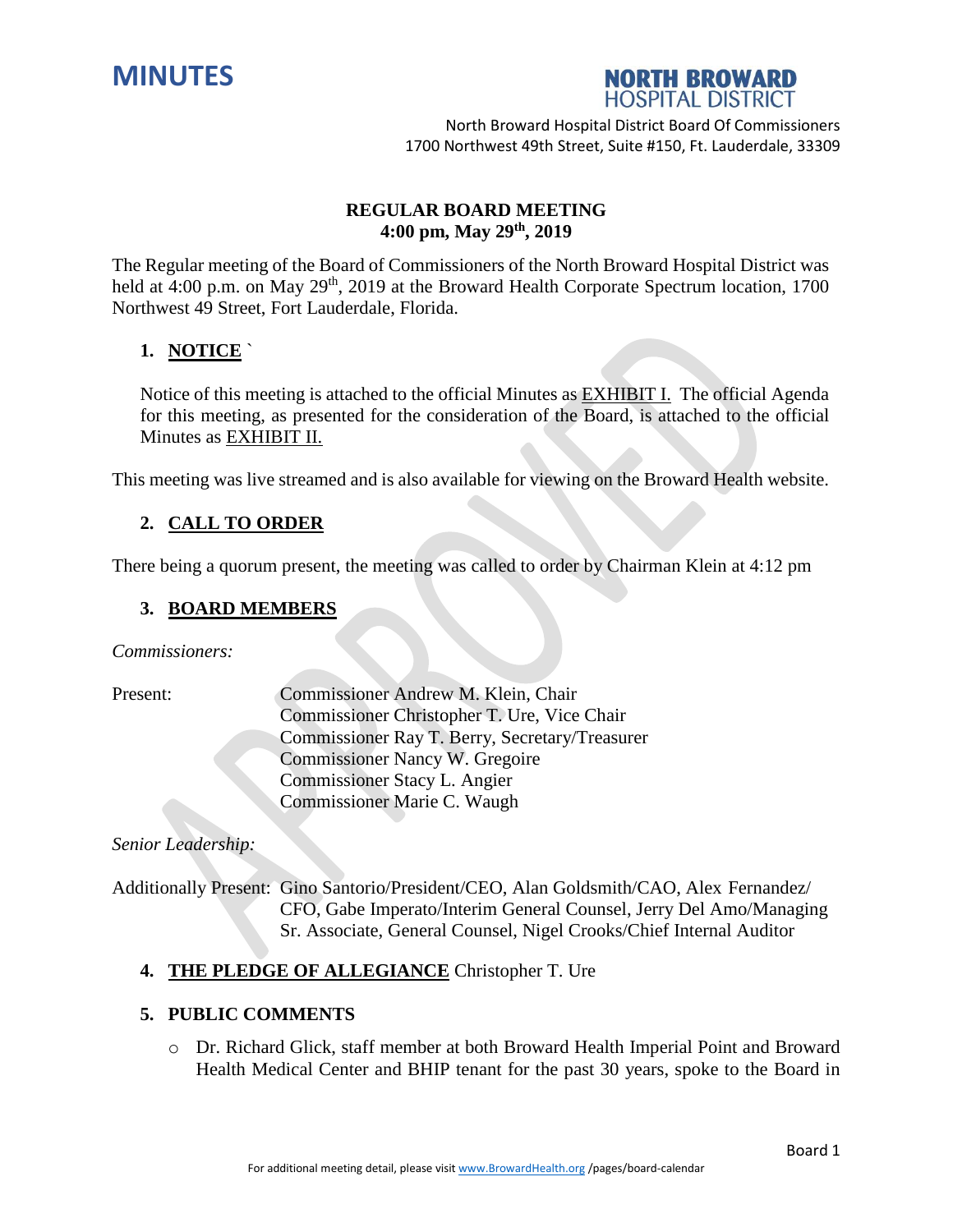



regards to his renewal, lease options and modifications proposed to the provisions of his agreement.

### **6. APPROVAL OF MINUTES**

Approve April 24, 2019 Regular Board meeting minutes.

**MOTION** It was *moved* by Commissioner Gregoire, *seconded* by Commissioner Angier**,** to:

### **APPROVE THE REGULAR BOARD MEETING MINUTES, DATED APRIL 24, 2019.**

Motion *carried* unanimously.

#### **7. MEDICAL STAFF CREDENTIALING** – Dr. Andrew Ta

7.1.) Broward Health North 7.3.) Broward Health Coral Springs 7.2.) Broward Health Imperial Point 7.4.) Broward Health Medical Center

Dr. Ta, CMO, gave his monthly medical credentialing report for the month of May, 2019.

**MOTION** It was *moved* by Commissioner Waugh, *seconded* by Commissioner Gregoire, to:

### **APPROVE ITEMS (#7.1.) THROUGH (#7.4.) MEDICAL STAFF CREDENTIALING.**

Motion *carried* unanimously.

### **8. CHIEF MEDICAL STAFF UPDATES (items 8.1.-8.4.)**

Medical staff updates were given by Dr. Lehr for Broward Health North, Dr. Penate for Broward Health Coral Springs and Dr. Morrison for Broward Health Medical Center. Said reports highlighted each of the facilities' objectives, events and awards received over the past month. Dr. Jensen, from Broward Health Imperial Point, was absent.

### **9. PRESENTATIONS**

o President/CEO Update, Gino Santorio

Mr. Santorio presented his full monthly report highlighting the five pillars of the organization and progress at each of the facilities. A short video was shared on Broward Health's involvement at the Sunsentinel's Prime Expo.

Chairman Klein thanked Senator Rubio for touring Broward Health Coral Springs the week prior.

### **10. CONSENT AGENDA**

10.1. Acceptance of the Interim Financial Statement for the month of April, 2019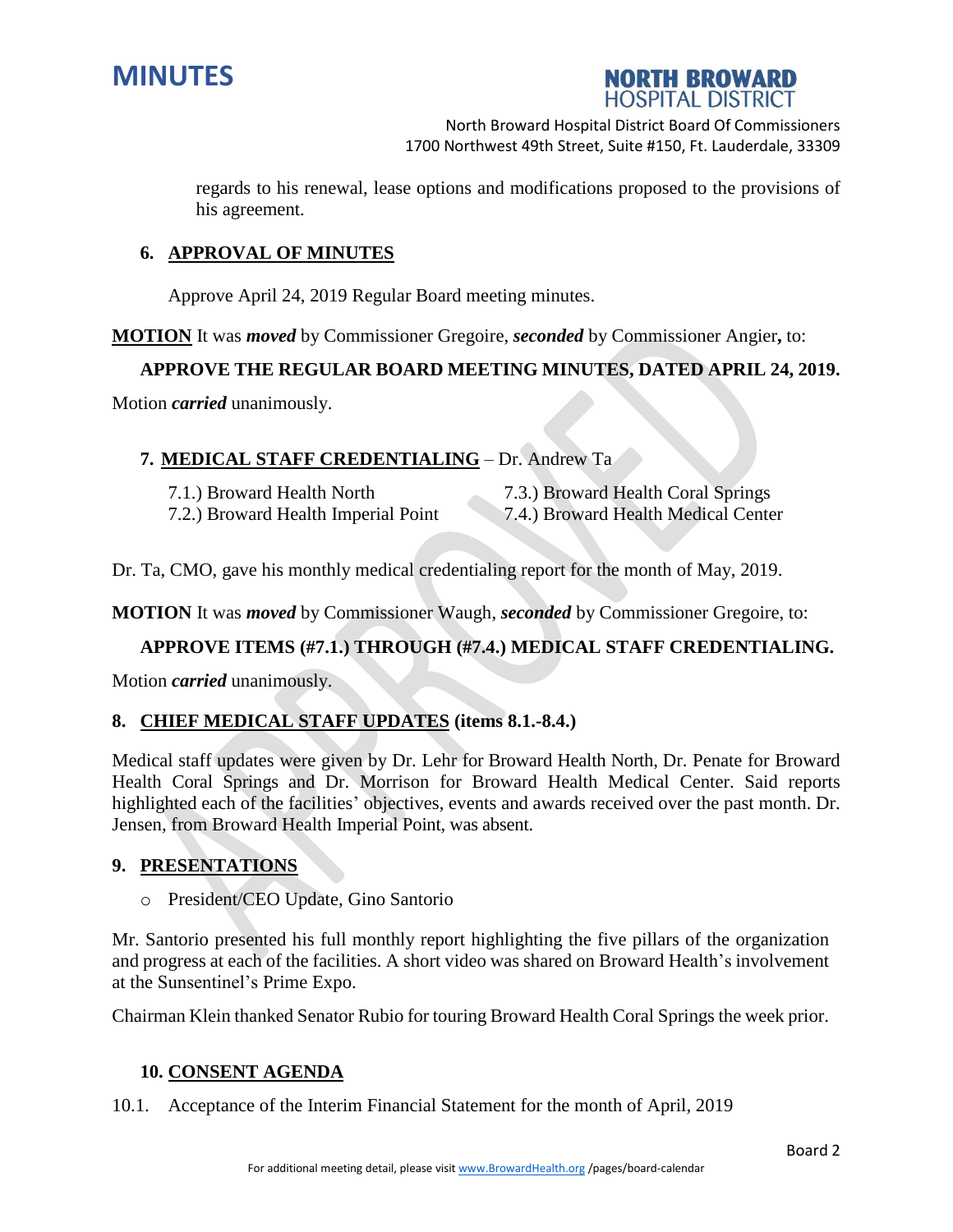



10.2. Broward Health Physician Group's Hospice and Palliative Care Services, 2-year Agreement, Dr. Maria Farrell

10.3. Broward Health Imperial Point, Cardiac Services Lease, Modular Cardiac Catheterization Laboratory

10.4. Broward Health Systemwide, Financial Support for Uninsured Patients, HealthFund Solutions

10.5. Broward Health Systemwide 5-year Agreement for new Financial Decision Support System, Kaufman Hall & Associates

10.6. Approval of External Auditor Agreement, Warren Averett

10.7. Approve AMP Expert Solutions, LLC to Conduct Internal Audit/Committee Review

10.8. Approval of General Counsel Agreement

**MOTION** It was *moved* by Commissioner Ure, *seconded* by Commissioner Gregoire, that:

## **THE BOARD OF COMMISSIONERS OF THE NORTH BROWARD HOSPITAL DISTRICT APPROVE ITEMS (10.1.) THROUGH (10.8.) ON THE CONSENT AGENDA.**

Motion *carried* unanimously.

#### **11. DISCUSSION AGENDA**

11.1. Systemwide Delineation of Privileges Form, Undersea and Hyperbaric Medicine

**MOTION** It was *moved* by Commissioner Gregoire, *seconded* by Commissioner Angier, that:

**THE BOARD OF COMMISSIONERS OF THE NORTH BROWARD HOSPITAL DISTRICT RATIFY THE APPROVAL AND IMPLEMENTATION OF THE UNDERSEA & HYPERBARIC MEDICINE DELINEATION OF PRIVILEGES FORM BY THE MEDICAL EXECUTIVE COMMITTEES OF ALL FOUR (4) OF THE DISTRICT'S HOSPITALS TO BE EFFECTIVE AS OF MAY 29, 2019.**

Motion *carried* unanimously.

#### **12. COMMENTS BY COMMISSIONERS**

Closing comments were given by the Board.